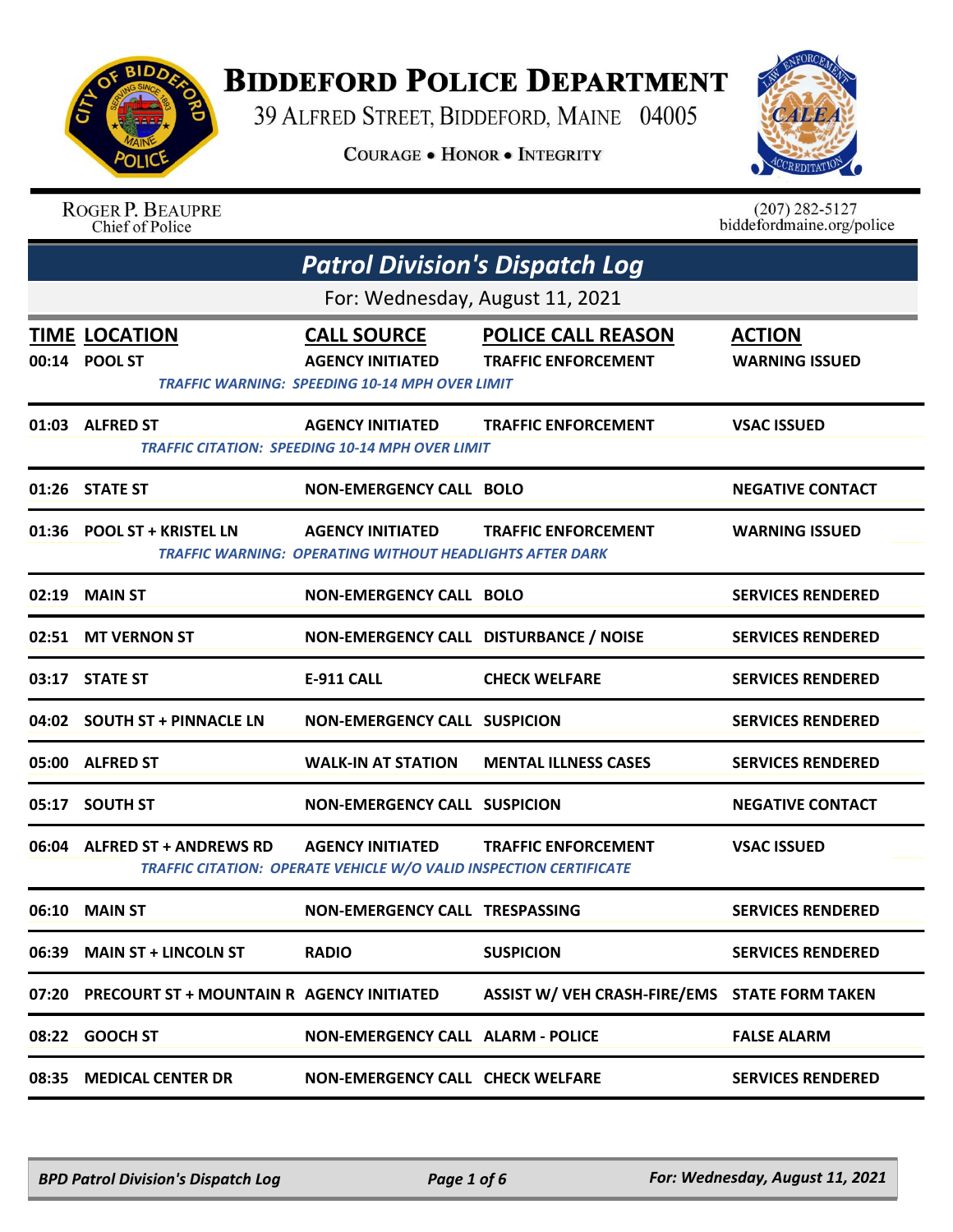**TIME LOCATION CALL SOURCE POLICE CALL REASON ACTION**

**08:46 ALFRED ST AGENCY INITIATED TRAFFIC ENFORCEMENT WARNING ISSUED**

 *TRAFFIC WARNING: FAILURE TO REGISTER VEHICLE TRAFFIC WARNING: OPERATE VEHICLE W/O VALID INSPECTION CERTIFICATE TRAFFIC WARNING: SPEEDING 10-14 MPH OVER LIMIT* 

| 08:56 ALFRED ST     | NON-EMERGENCY CALL BOLO                                                        |                                         | <b>NEGATIVE CONTACT</b>  |  |  |
|---------------------|--------------------------------------------------------------------------------|-----------------------------------------|--------------------------|--|--|
| 09:03 WESTERN AVE   | <b>NON-EMERGENCY CALL SUSPICION</b>                                            |                                         | <b>SERVICES RENDERED</b> |  |  |
| 09:03 PROSPECT ST   | <b>E-911 CALL</b>                                                              | ATTEMPT/THREATENED SUICIDE REPORT TAKEN |                          |  |  |
| 09:24 POOL ST       | NON-EMERGENCY CALL THEFT                                                       |                                         | <b>REPORT TAKEN</b>      |  |  |
| 09:46 ELM ST        | NON-EMERGENCY CALL ANIMAL COMPLAINT                                            |                                         | <b>NEGATIVE CONTACT</b>  |  |  |
| 10:15 BRADBURY ST   | NON-EMERGENCY CALL PAPERWORK                                                   |                                         | <b>PAPERWORK SERVED</b>  |  |  |
| 10:34 WESTERN AVE   | NON-EMERGENCY CALL ANIMAL COMPLAINT                                            |                                         | <b>SERVICES RENDERED</b> |  |  |
| 10:44 ALFRED ST     | NON-EMERGENCY CALL CHECK WELFARE                                               |                                         | <b>SERVICES RENDERED</b> |  |  |
| 10:53 MARBLEHEAD LN | AGENCY INITIATED                                                               | <b>ARTICLES LOST/FOUND</b>              | <b>REPORT TAKEN</b>      |  |  |
| 11:01 POOL ST       | <b>AGENCY INITIATED</b><br><b>TRAFFIC WARNING: SPEEDING 1-9 MPH OVER LIMIT</b> | <b>TRAFFIC ENFORCEMENT</b>              | <b>WARNING ISSUED</b>    |  |  |
|                     |                                                                                |                                         |                          |  |  |

**11:08 POOL ST + LEDGEMERE DR AGENCY INITIATED TRAFFIC ENFORCEMENT SUMMONS ISSUED DEFENDANT: KAYLA JANELLE WEBB ............... AGE: 30 ............... RESIDENT OF: OLD ORCHARD BEACH, ME**

*CHARGE: OPERATE WHILE LICENSE SUSPENDED OR REVOKED, PRIOR TRAFFIC CITATION: SPEEDING 10-14 MPH OVER LIMIT TRAFFIC WARNING: FAILURE TO REGISTER VEHICLE TRAFFIC WARNING: OBSCURING MOTOR VEHICLE PLATES MARKS* 

|       | <b>11:16 KING ST</b>                      | <b>AGENCY INITIATED</b>                                                                                                                                                                                                                                                            | <b>CHECK WELFARE</b>                   | <b>SERVICES RENDERED</b>        |
|-------|-------------------------------------------|------------------------------------------------------------------------------------------------------------------------------------------------------------------------------------------------------------------------------------------------------------------------------------|----------------------------------------|---------------------------------|
|       | 11:22 FORTUNES ROCKS RD                   | <b>AGENCY INITIATED</b>                                                                                                                                                                                                                                                            | <b>COMMUNITY ENGAGEMENT</b>            | <b>NO VIOLATION</b>             |
|       | 11:24 WASHINGTON ST                       | <b>NON-EMERGENCY CALL CHECK WELFARE</b>                                                                                                                                                                                                                                            |                                        | <b>SERVICES RENDERED</b>        |
|       | 11:27 ELM ST                              |                                                                                                                                                                                                                                                                                    | NON-EMERGENCY CALL ASSIST OTHER AGENCY | <b>NEGATIVE CONTACT</b>         |
|       | 11:40 POOL ST                             | <b>AGENCY INITIATED</b><br><b>TRAFFIC WARNING: FAILING TO CARRY VEHICLE REGISTRATION</b><br><b>TRAFFIC WARNING: FAILURE TO REGISTER VEHICLE</b><br><b>TRAFFIC WARNING: OPERATE VEHICLE W/O VALID INSPECTION CERTIFICATE</b><br><b>TRAFFIC WARNING: SPEEDING 1-9 MPH OVER LIMIT</b> | <b>TRAFFIC ENFORCEMENT</b>             | <b>WARNING ISSUED</b>           |
| 11:43 | <b>BEACH HOUSE LN</b>                     | <b>AGENCY INITIATED</b>                                                                                                                                                                                                                                                            | <b>COMMUNITY ENGAGEMENT</b>            | <b>NO VIOLATION</b>             |
|       | 11:45 MAIN ST + WATER ST                  | NON-EMERGENCY CALL TRAFFIC HAZARD                                                                                                                                                                                                                                                  |                                        | <b>SERVICES RENDERED</b>        |
|       | <b>BPD Patrol Division's Dispatch Log</b> | Page 2 of 6                                                                                                                                                                                                                                                                        |                                        | For: Wednesday, August 11, 2021 |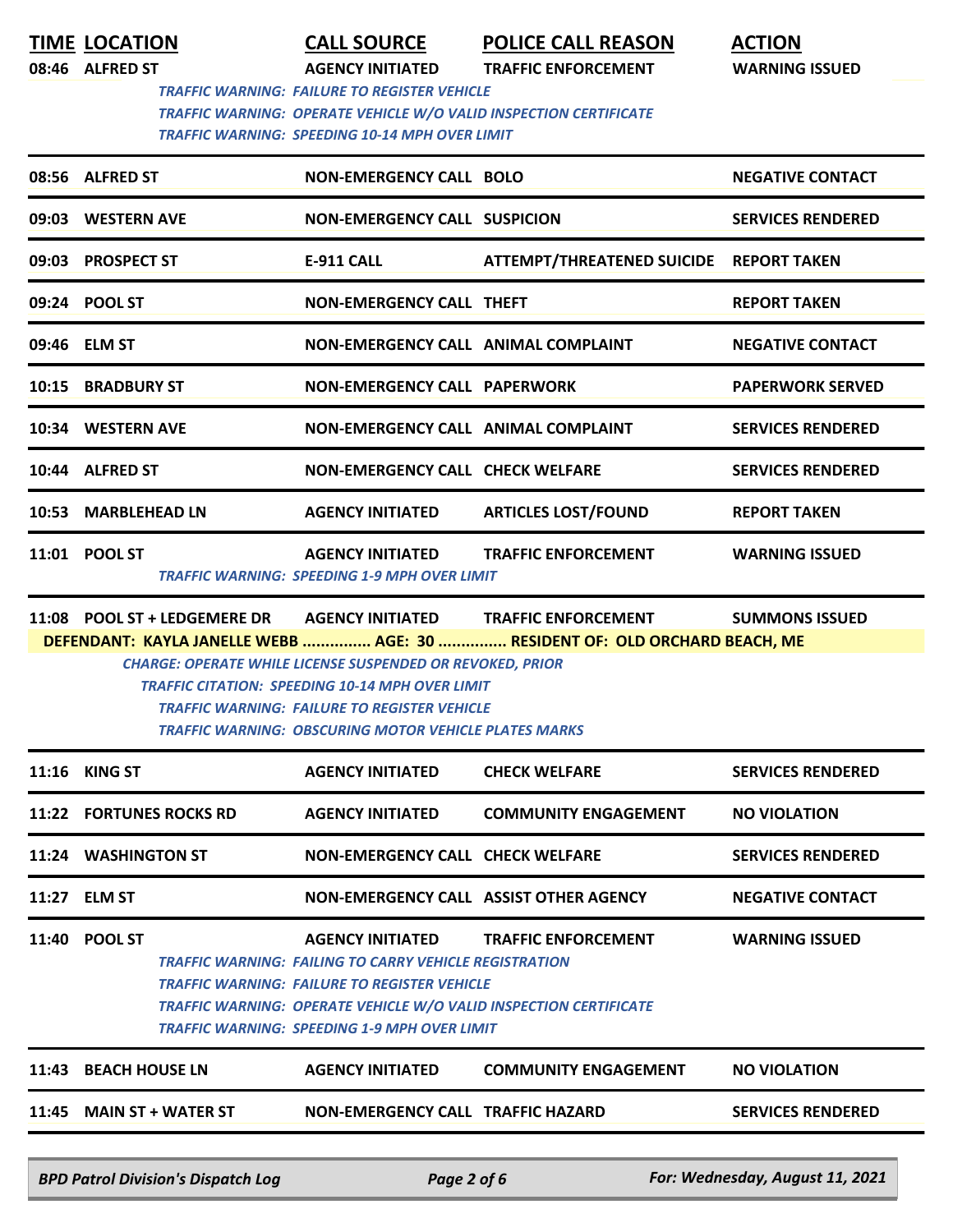| 11:47 | <b>TIME LOCATION</b><br><b>POOL ST + SEVIGNY AVE</b> | <b>CALL SOURCE</b><br><b>AGENCY INITIATED</b><br>TRAFFIC CITATION: FAILING TO PRODUCE EVIDENCE OF VEHICLE INSURANCE                                                                                                                  | <b>POLICE CALL REASON</b><br><b>TRAFFIC ENFORCEMENT</b>                                           | <b>ACTION</b><br><b>VSAC ISSUED</b> |
|-------|------------------------------------------------------|--------------------------------------------------------------------------------------------------------------------------------------------------------------------------------------------------------------------------------------|---------------------------------------------------------------------------------------------------|-------------------------------------|
|       | 11:57 POOL ST                                        | TRAFFIC WARNING: SPEEDING 1-9 MPH OVER LIMIT<br><b>AGENCY INITIATED</b><br>TRAFFIC WARNING: OPERATE VEHICLE W/O VALID INSPECTION CERTIFICATE<br>TRAFFIC WARNING: SPEEDING 1-9 MPH OVER LIMIT                                         | <b>TRAFFIC ENFORCEMENT</b>                                                                        | <b>WARNING ISSUED</b>               |
|       | 11:59 JEFFERSON ST                                   | <b>AGENCY INITIATED</b>                                                                                                                                                                                                              | <b>PAPERWORK</b>                                                                                  | <b>PAPERWORK NOT SERVED</b>         |
|       | 12:07 ALFRED ST                                      | <b>AGENCY INITIATED</b>                                                                                                                                                                                                              | <b>OUT FOR FOLLOW UP</b>                                                                          | <b>SERVICES RENDERED</b>            |
|       | 12:14 ALFRED ST                                      | <b>AGENCY INITIATED</b><br><b>TRAFFIC WARNING: FAILURE TO MAINTAIN CONTROL OF MOTOR VEHICLE</b><br><b>TRAFFIC WARNING: SPEEDING 1-9 MPH OVER LIMIT</b>                                                                               | <b>TRAFFIC ENFORCEMENT</b>                                                                        | <b>WARNING ISSUED</b>               |
|       | 12:15 HILL ST                                        | <b>AGENCY INITIATED</b>                                                                                                                                                                                                              | <b>PAPERWORK</b>                                                                                  | <b>PAPERWORK NOT SERVED</b>         |
|       | 12:21 ALFRED ST                                      | <b>AGENCY INITIATED</b><br>TRAFFIC WARNING: SPEEDING 10-14 MPH OVER LIMIT                                                                                                                                                            | <b>TRAFFIC ENFORCEMENT</b>                                                                        | <b>WARNING ISSUED</b>               |
|       | 12:28 ALFRED ST                                      | <b>AGENCY INITIATED</b><br><b>TRAFFIC WARNING: REGISTRATION PLATES NOT PLAINLY VISIBLE / LEGIBLE</b><br>TRAFFIC WARNING: SPEEDING 10-14 MPH OVER LIMIT                                                                               | <b>TRAFFIC ENFORCEMENT</b><br>TRAFFIC WARNING: FAILING TO NOTIFY STATE OF NAME AND ADDRESS CHANGE | <b>WARNING ISSUED</b>               |
|       | 12:39 ALFRED ST                                      | <b>AGENCY INITIATED</b><br><b>TRAFFIC WARNING: SPEEDING 10-14 MPH OVER LIMIT</b>                                                                                                                                                     | <b>TRAFFIC ENFORCEMENT</b>                                                                        | <b>WARNING ISSUED</b>               |
|       | 12:46 SEVENTH ST                                     | <b>E-911 CALL</b>                                                                                                                                                                                                                    | <b>CHECK WELFARE</b>                                                                              | <b>NEGATIVE CONTACT</b>             |
|       | 12:47 WENTWORTH ST                                   | NON-EMERGENCY CALL CHECK WELFARE                                                                                                                                                                                                     |                                                                                                   | <b>NO TRANSPORT</b>                 |
|       | 12:50 ALFRED ST                                      | <b>AGENCY INITIATED</b><br>TRAFFIC WARNING: SPEEDING 1-9 MPH OVER LIMIT                                                                                                                                                              | <b>TRAFFIC ENFORCEMENT</b><br>TRAFFIC WARNING: FAILING TO NOTIFY STATE OF NAME AND ADDRESS CHANGE | <b>WARNING ISSUED</b>               |
|       | 12:57 ALFRED ST                                      | <b>AGENCY INITIATED</b><br>TRAFFIC WARNING: SPEEDING 10-14 MPH OVER LIMIT                                                                                                                                                            | <b>TRAFFIC ENFORCEMENT</b>                                                                        | <b>WARNING ISSUED</b>               |
|       | 12:58 ALFRED ST                                      | <b>AGENCY INITIATED</b><br>TRAFFIC CITATION: FAILING TO PRODUCE EVIDENCE OF VEHICLE INSURANCE<br>TRAFFIC WARNING: SPEEDING 10-14 MPH OVER LIMIT                                                                                      | <b>TRAFFIC ENFORCEMENT</b>                                                                        | <b>VSAC ISSUED</b>                  |
|       | 13:07 ALFRED ST + LAMBERT ST                         | <b>AGENCY INITIATED</b><br>TRAFFIC CITATION: FAILING TO PRODUCE EVIDENCE OF VEHICLE INSURANCE<br><b>TRAFFIC CITATION: OPERATE VEHICLE W/O VALID INSPECTION CERTIFICATE</b><br><b>TRAFFIC CITATION: SPEEDING 10-14 MPH OVER LIMIT</b> | <b>TRAFFIC ENFORCEMENT</b>                                                                        | <b>VSAC ISSUED</b>                  |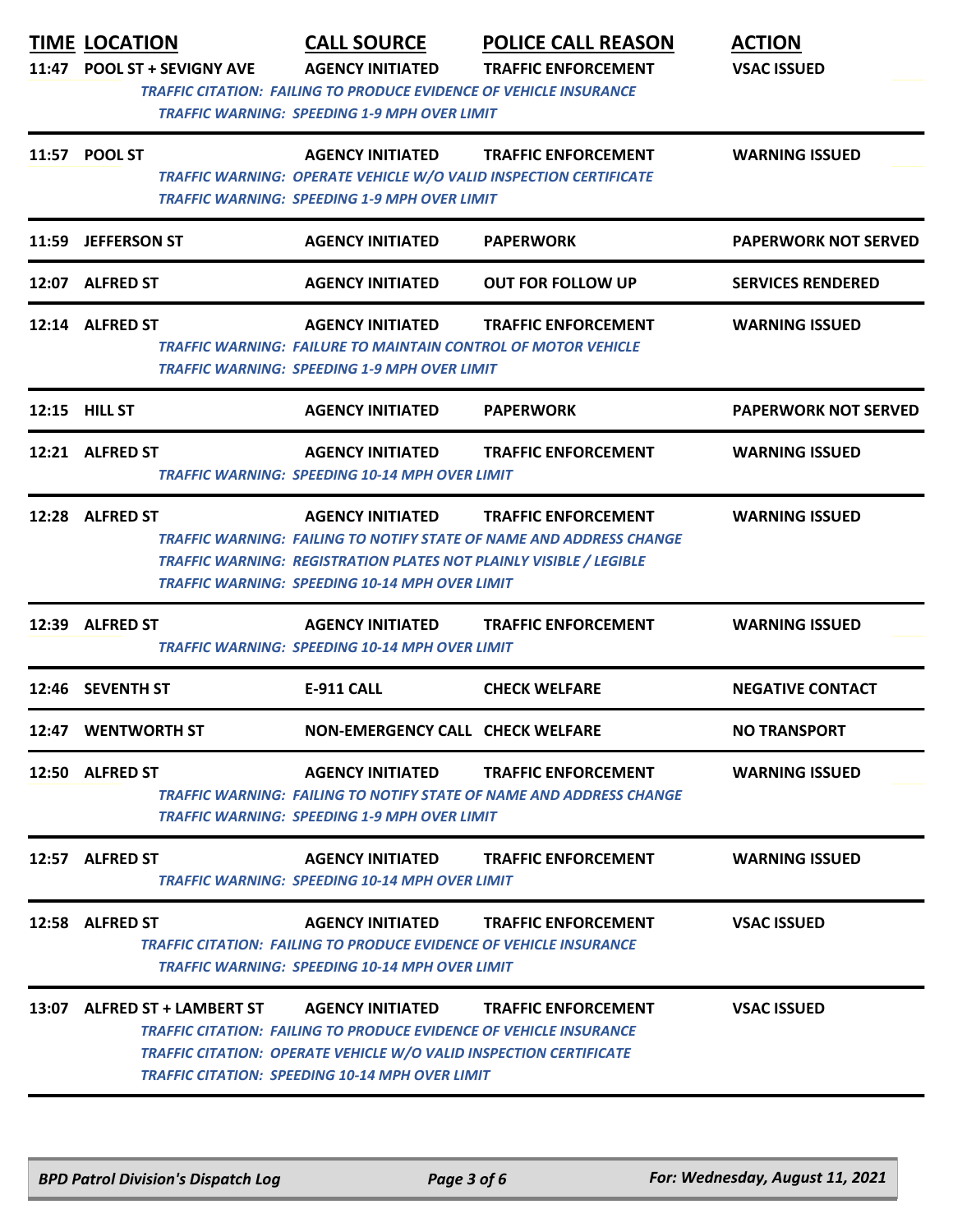|       | <b>TIME LOCATION</b>                                          | <b>CALL SOURCE</b>                                                                                                                                                                                                | <b>POLICE CALL REASON</b>                                                                                             | <b>ACTION</b>                |
|-------|---------------------------------------------------------------|-------------------------------------------------------------------------------------------------------------------------------------------------------------------------------------------------------------------|-----------------------------------------------------------------------------------------------------------------------|------------------------------|
|       | 13:18 ALFRED ST                                               | <b>AGENCY INITIATED</b>                                                                                                                                                                                           | <b>TRAFFIC ENFORCEMENT</b>                                                                                            | <b>VSAC ISSUED</b>           |
|       |                                                               | <b>TRAFFIC CITATION: SPEEDING 15-19 MPH OVER LIMIT</b>                                                                                                                                                            |                                                                                                                       |                              |
|       | 13:20 ALFRED ST                                               |                                                                                                                                                                                                                   | NON-EMERGENCY CALL VIOL PROTECTION FROM ABUSE                                                                         | <b>REPORT TAKEN</b>          |
|       | 13:32 ALFRED ST                                               | <b>AGENCY INITIATED</b>                                                                                                                                                                                           | <b>OUT FOR FOLLOW UP</b>                                                                                              | <b>SERVICES RENDERED</b>     |
|       | 13:33 COLE RD                                                 | <b>AGENCY INITIATED</b>                                                                                                                                                                                           | <b>PARKING COMPLAINT</b>                                                                                              | <b>NEGATIVE CONTACT</b>      |
|       | 13:37 WEST ST                                                 | <b>AGENCY INITIATED</b><br>TRAFFIC WARNING: SPEEDING 1-9 MPH OVER LIMIT                                                                                                                                           | <b>TRAFFIC ENFORCEMENT</b>                                                                                            | <b>WARNING ISSUED</b>        |
| 13:43 | <b>CLARENDON ST</b>                                           | NON-EMERGENCY CALL CHECK WELFARE                                                                                                                                                                                  |                                                                                                                       | <b>SERVICES RENDERED</b>     |
|       | 13:45 PARKVIEW CT                                             | <b>E-911 CALL</b>                                                                                                                                                                                                 | <b>SUSPICION</b>                                                                                                      | <b>NEGATIVE CONTACT</b>      |
| 13:46 | WEST ST + PROSPECT ST AGENCY INITIATED                        | <b>TRAFFIC WARNING: SPEEDING 1-9 MPH OVER LIMIT</b>                                                                                                                                                               | <b>TRAFFIC ENFORCEMENT</b><br>TRAFFIC WARNING: <12 YOA & <100 LBS NOT PROPERLY SECURED IN REAR SEAT OF MV 1ST OFFENSE | <b>WARNING ISSUED</b>        |
|       | 13:55 WEST ST                                                 | <b>AGENCY INITIATED</b><br><b>TRAFFIC WARNING: SPEEDING 1-9 MPH OVER LIMIT</b>                                                                                                                                    | <b>TRAFFIC ENFORCEMENT</b>                                                                                            | <b>WARNING ISSUED</b>        |
|       | 13:55 POOL ST                                                 | <b>E-911 CALL</b>                                                                                                                                                                                                 | ASSIST W/ VEH CRASH-FIRE/EMS TRANSPORT TO HOSPITAL                                                                    |                              |
|       | 14:05 GREENFIELD LN + WEST ST                                 | <b>AGENCY INITIATED</b><br>TRAFFIC WARNING: SPEEDING 1-9 MPH OVER LIMIT                                                                                                                                           | <b>TRAFFIC ENFORCEMENT</b>                                                                                            | <b>WARNING ISSUED</b>        |
| 14:09 | MADDOX POND RD + PETER P NON-EMERGENCY CALL PARKING COMPLAINT |                                                                                                                                                                                                                   |                                                                                                                       | <b>SERVICES RENDERED</b>     |
| 14:14 | WEST ST + PROSPECT ST                                         | <b>AGENCY INITIATED</b><br><b>TRAFFIC CITATION: SPEEDING 10-14 MPH OVER LIMIT</b><br><b>TRAFFIC WARNING: SPEEDING 10-14 MPH OVER LIMIT</b>                                                                        | <b>TRAFFIC ENFORCEMENT</b>                                                                                            | <b>VSAC ISSUED</b>           |
| 14:19 | <b>MEDICAL CENTER DR</b>                                      | <b>E-911 CALL</b>                                                                                                                                                                                                 | <b>ANIMAL COMPLAINT</b>                                                                                               | <b>SERVICES RENDERED</b>     |
| 14:28 | <b>WEST ST</b>                                                | <b>AGENCY INITIATED</b><br>TRAFFIC CITATION: FAILING TO PRODUCE EVIDENCE OF VEHICLE INSURANCE<br><b>TRAFFIC WARNING: FAILING TO OBTAIN DRIVERS LICENSE</b><br><b>TRAFFIC WARNING: SPEEDING 1-9 MPH OVER LIMIT</b> | <b>TRAFFIC ENFORCEMENT</b>                                                                                            | <b>VSAC ISSUED</b>           |
| 14:40 | <b>HORRIGAN CT</b>                                            | <b>AGENCY INITIATED</b>                                                                                                                                                                                           | <b>COMMUNITY ENGAGEMENT</b>                                                                                           | <b>SERVICES RENDERED</b>     |
| 14:53 | <b>VILLAGE LN</b>                                             | <b>NON-EMERGENCY CALL SUSPICION</b>                                                                                                                                                                               |                                                                                                                       | <b>SERVICES RENDERED</b>     |
| 15:07 | <b>PROSPECT ST + WEST ST</b>                                  | <b>NON-EMERGENCY CALL BOLO</b>                                                                                                                                                                                    |                                                                                                                       | <b>SERVICES RENDERED</b>     |
| 15:28 | <b>PIKE ST</b>                                                | <b>AGENCY INITIATED</b>                                                                                                                                                                                           | <b>ANIMAL COMPLAINT</b>                                                                                               | <b>NEGATIVE CONTACT</b>      |
| 15:29 | <b>BIRCH ST + PROSPECT ST</b>                                 | NON-EMERGENCY CALL ROAD HAZARD                                                                                                                                                                                    |                                                                                                                       | <b>REFERRED OTHER AGENCY</b> |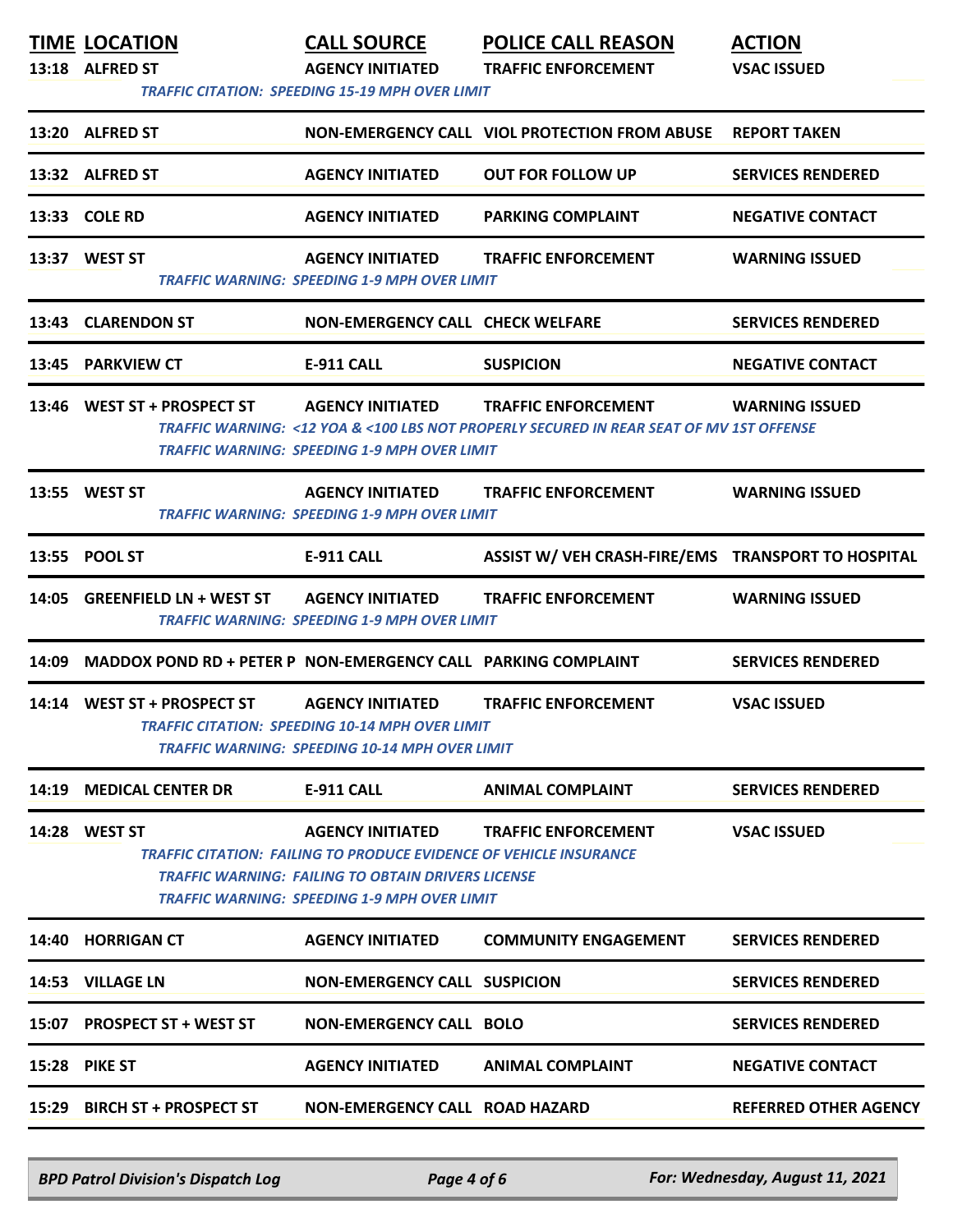|       | <b>TIME LOCATION</b><br>15:39 MAIN ST       | <b>CALL SOURCE</b><br><b>AGENCY INITIATED</b>                                              | <b>POLICE CALL REASON</b><br><b>ANIMAL COMPLAINT</b>            | <b>ACTION</b><br><b>WARNING ISSUED</b> |
|-------|---------------------------------------------|--------------------------------------------------------------------------------------------|-----------------------------------------------------------------|----------------------------------------|
|       | <b>15:46 MAIN ST</b>                        |                                                                                            | NON-EMERGENCY CALL VEHICLE CRASH - POLICE ONLY                  | <b>REPORT TAKEN</b>                    |
|       | 15:47 WEST ST                               | <b>NON-EMERGENCY CALL THEFT</b>                                                            |                                                                 | <b>REPORT TAKEN</b>                    |
| 16:29 | JEFFERSON ST + WASHINGTO RADIO              |                                                                                            | <b>DRUNKENNESS</b>                                              | <b>WARNING ISSUED</b>                  |
|       | <b>16:33 FORTUNES ROCKS RD</b>              | <b>AGENCY INITIATED</b>                                                                    | <b>COMMUNITY ENGAGEMENT</b>                                     | <b>NO VIOLATION</b>                    |
|       | <b>16:49 BEACH HOUSE LN</b>                 | <b>AGENCY INITIATED</b>                                                                    | <b>COMMUNITY ENGAGEMENT</b>                                     | <b>NO VIOLATION</b>                    |
|       | 17:14 WEST COLE RD                          | <b>NON-EMERGENCY CALL ALARM - POLICE</b>                                                   |                                                                 | <b>BUILDING CHECK/SECURE</b>           |
|       | 17:40 ADAMS ST                              | <b>WALK-IN AT STATION</b>                                                                  | <b>ARTICLES LOST/FOUND</b>                                      | <b>REPORT TAKEN</b>                    |
|       | 17:47 MAINE TPKE + ALFRED ST                | <b>E-911 CALL</b>                                                                          | <b>BOLO</b>                                                     | <b>SERVICES RENDERED</b>               |
|       | 18:24 CUTTS ST                              |                                                                                            | NON-EMERGENCY CALL CRIM THREAT / TERRORIZING                    | <b>REPORT TAKEN</b>                    |
|       | 18:34 WILLETT ST + GRANITE ST               | <b>AGENCY INITIATED</b>                                                                    | <b>WATER MAIN BREAK</b>                                         | <b>REFERRED OTHER AGENCY</b>           |
|       | 18:40 ELM ST                                | E-911 CALL                                                                                 | <b>VEHICLE CRASH - POLICE ONLY</b>                              | <b>SERVICES RENDERED</b>               |
|       | 18:59 ALFRED ST + SUMMER ST                 | <b>NON-EMERGENCY CALL BOLO</b>                                                             |                                                                 | <b>NEGATIVE CONTACT</b>                |
|       | 19:35 ALFRED ST                             | <b>E-911 CALL</b>                                                                          | ASSIST WITH MEDICAL W/ ASSIST TRANSPORT TO HOSPITAL             |                                        |
|       | 19:36 ADAMS ST                              | <b>NON-EMERGENCY CALL SUSPICION</b>                                                        |                                                                 | <b>GONE ON ARRIVAL</b>                 |
|       | 19:39 MAIN ST                               | <b>NON-EMERGENCY CALL SUSPICION</b>                                                        |                                                                 | <b>SERVICES RENDERED</b>               |
|       | 19:42 STONE ST                              | NON-EMERGENCY CALL CHECK WELFARE                                                           |                                                                 | <b>SUMMONS ISSUED</b>                  |
|       | <b>CHARGE: DISORDERLY CONDUCT, FIGHTING</b> |                                                                                            | DEFENDANT: JESSICA L DOYON  AGE: 32  RESIDENT OF: BIDDEFORD, ME |                                        |
|       | 19:48 PROSPECT ST                           | NON-EMERGENCY CALL CIVIL COMPLAINT                                                         |                                                                 | <b>CIVIL COMPLAINT</b>                 |
|       | 20:38 CARVER ST                             | <b>NON-EMERGENCY CALL SUSPICION</b>                                                        |                                                                 | <b>SERVICES RENDERED</b>               |
|       | 21:21 SOUTH ST                              | <b>E-911 CALL</b>                                                                          | <b>CIVIL COMPLAINT</b>                                          | <b>CIVIL COMPLAINT</b>                 |
|       | 21:40 SOUTH ST                              | <b>E-911 CALL</b>                                                                          | <b>CIVIL COMPLAINT</b>                                          | <b>CIVIL COMPLAINT</b>                 |
|       | 21:46 ALFRED ST                             | <b>NON-EMERGENCY CALL BOLO</b>                                                             |                                                                 | <b>GONE ON ARRIVAL</b>                 |
|       | 22:19 MILLER AVE                            |                                                                                            | <b>NON-EMERGENCY CALL DOMESTIC COMPLAINTS</b>                   | <b>REPORT TAKEN</b>                    |
|       | 23:36 MAIN ST + ST MARYS ST                 | <b>AGENCY INITIATED</b><br><b>TRAFFIC WARNING: OPERATING WITHOUT HEADLIGHTS AFTER DARK</b> | <b>TRAFFIC ENFORCEMENT</b>                                      | <b>WARNING ISSUED</b>                  |